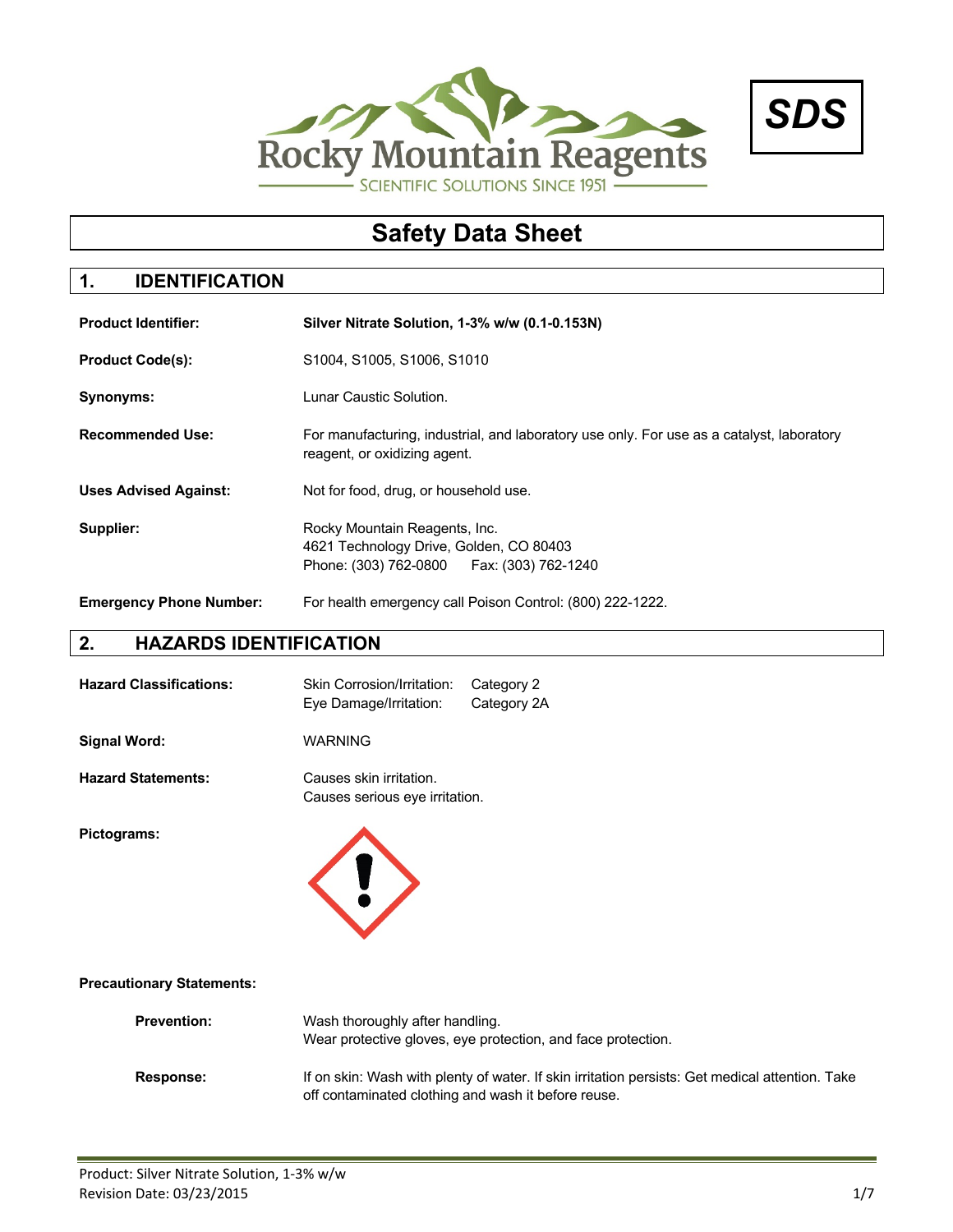|                                      | If in eyes: Rinse cautiously with water for several minutes. Remove contact lenses, if<br>present and easy to do. Continue rinsing. If eye irritation persists: Get medical attention. |
|--------------------------------------|----------------------------------------------------------------------------------------------------------------------------------------------------------------------------------------|
| Storage:                             | Not applicable.                                                                                                                                                                        |
| Disposal:                            | Not applicable.                                                                                                                                                                        |
| Hazards Not Otherwise<br>Classified: | This product is toxic to aquatic life. Avoid release to the environment.<br>This product is composed of oxidizing ingredients and may cause or accelerate fire hazards.                |
| <b>Toxicity Statement:</b>           | This product is composed of 1-3% ingredients whose acute dermal toxicity and acute<br>inhalation toxicity are unknown.                                                                 |

### **3. COMPOSITION AND INFORMATION ON INGREDIENTS**

| <b>Component</b>      | <b>Common Name / Synonyms</b> | CAS#      | <b>Chemical Formula</b> | % by Weight |
|-----------------------|-------------------------------|-----------|-------------------------|-------------|
| Water                 | Water                         | 7732-18-5 | H <sub>2</sub> O        | $97 - 99$   |
| <b>Silver Nitrate</b> | Lunar Caustic                 | 7761-88-8 | AqNO <sub>3</sub>       | $1.0 - 3.0$ |

Trade Secret Statement: Not applicable.

### **4. FIRST AID MEASURES**

#### **First Aid Procedures:**

| Inhalation:                                                 | Move to fresh air. If breathing is difficult, give oxygen. If not breathing, give artificial<br>respiration. Get medical attention if symptoms occur.                                                                                                                                                                              |
|-------------------------------------------------------------|------------------------------------------------------------------------------------------------------------------------------------------------------------------------------------------------------------------------------------------------------------------------------------------------------------------------------------|
| Ingestion:                                                  | Do not induce vomiting unless directed to do so by medical personnel. If vomiting occurs,<br>keep head low so that vomit does not enter lungs. Rinse mouth. Never give anything by<br>mouth to an unconscious person. Call a physician or poison control center immediately.                                                       |
| <b>Skin Contact:</b>                                        | Wash skin with plenty of water for at least 15 minutes. Remove contaminated clothing and<br>shoes. Wash clothing before reuse. Get medical attention if symptoms occur.                                                                                                                                                            |
| <b>Eye Contact:</b>                                         | Check for and remove contact lenses. Immediately flush eyes with gentle but large stream<br>of water for at least 15 minutes, lifting lower and upper eyelids occasionally. Get medical<br>attention immediately.                                                                                                                  |
| <b>General Advice:</b>                                      | Poison information centers in each state can provide additional assistance for scheduled<br>poisons. Ensure that medical personnel and those providing first aid are aware of the<br>material(s) involved and take precautions to protect themselves.                                                                              |
| <b>Symptoms and Effects:</b>                                | Corrosive. May cause irritation, burns, headache, nausea, vomiting, difficulty breathing,<br>hypermotility, darkening of skin or tissues (argyria), vomiting, diarrhea, cyanosis. May cause<br>respiratory and cardiovascular effects. Prolonged or repeated exposure may cause lung<br>damage, liver effects, and kidney effects. |
| <b>Immediate Medical Care/</b><br><b>Special Treatment:</b> | Treat symptomatically. Symptoms may be delayed.                                                                                                                                                                                                                                                                                    |

### **5. FIREFIGHTING MEASURES**

**Suitable Extinguishing Media:** Water spray, dry powder, alcohol resistant foam, carbon dioxide.

**Unsuitable Extinguishing Media:** Do not use a solid (straight) water stream, as it may scatter and spread fire.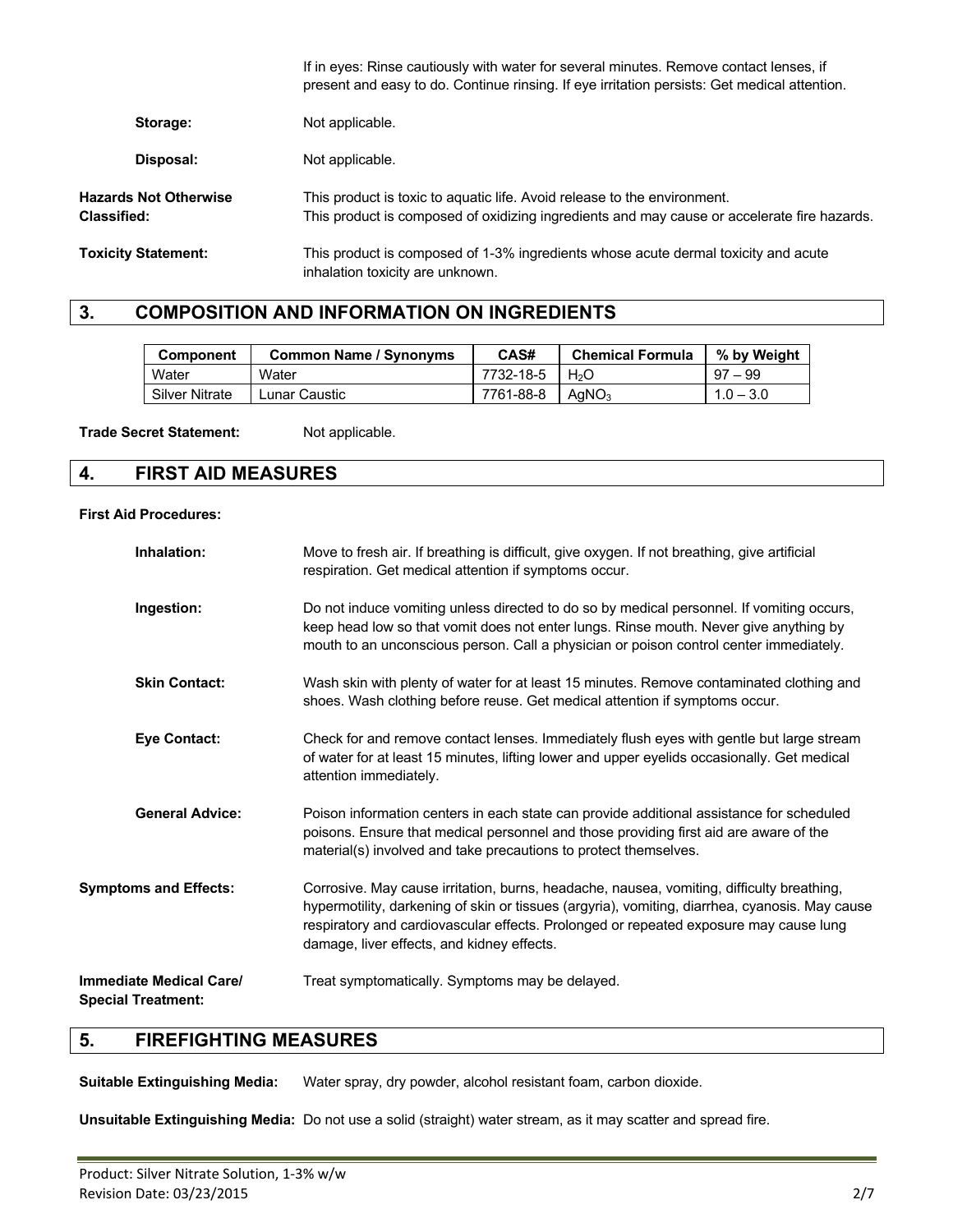| <b>Hazardous Combustion</b><br><b>Products:</b>                              | Nitrogen oxides, silver oxides.                                                                                                                                                                                                                                                                                                                 |
|------------------------------------------------------------------------------|-------------------------------------------------------------------------------------------------------------------------------------------------------------------------------------------------------------------------------------------------------------------------------------------------------------------------------------------------|
| <b>Specific Hazards:</b>                                                     | Oxidizer. Contact with combustible and organic material may cause fire. This product may<br>accelerate burning when involved in a fire. May cause explosion hazard if contacted with<br>flammable materials or if heated. May decompose upon heating to produce corrosive and/or<br>toxic fumes.                                                |
| <b>Special Protective Equipment/</b><br><b>Precautions for Firefighters:</b> | As in any fire, wear MSHA/NIOSH-approved (or equivalent), self-contained, positive-<br>pressure or pressure-demand breathing apparatus and full protective gear. Use water spray<br>to cool unopened containers. Move containers from fire area, if you can do so without risk.<br>In the event of fire and/or explosion, do not breathe fumes. |

## **6. ACCIDENTAL RELEASE MEASURES**

| <b>Personal Precautions and</b><br><b>Protective Equipment:</b> | Isolate hazard area and keep unnecessary and unprotected personnel away from the area<br>of the leak or spill. Wear appropriate personal protective equipment (see Section 8). Avoid<br>contact with eyes, skin, clothing, and combustible materials.                                                                                                                                                  |
|-----------------------------------------------------------------|--------------------------------------------------------------------------------------------------------------------------------------------------------------------------------------------------------------------------------------------------------------------------------------------------------------------------------------------------------------------------------------------------------|
| <b>Emergency Procedures:</b>                                    | In case of chemical emergency, or if unsure how to address an accidental release, consult a<br>professional (see Section 1).                                                                                                                                                                                                                                                                           |
| <b>Methods for Containment:</b>                                 | Stop the flow of material, if this is without risk. Prevent entry into waterways, sewer,<br>basements, or confined areas. Dike the spilled material, where this is possible. Keep<br>combustibles away from spilled materials. Product should not be released to the<br>environment.                                                                                                                   |
| <b>Methods for Cleanup:</b>                                     | Keep combustibles away from spilled material. Absorb spill with an inert material (e.g.<br>vermiculite, dry sand, earth, cloth, or fleece) and place in a non-combustible container for<br>reclamation or disposal. Do not flush to sewer. Clean contaminated surfaces thoroughly.<br>Never return spills in original containers for reuse. Clean up in accordance with all<br>applicable regulations. |

## **7. HANDLING AND STORAGE**

| Handling: | Wear personal protective equipment (see Section 8). Avoid contact with skin, eyes, clothing,<br>and combustible materials. Do not ingest. When using, do not eat, drink, or smoke. Keep |
|-----------|-----------------------------------------------------------------------------------------------------------------------------------------------------------------------------------------|
|           |                                                                                                                                                                                         |
|           | away from incompatible materials (see Section 10). Handle in accordance with good                                                                                                       |
|           | industrial hygiene and safety practice. Wash thoroughly after handling. Containers of this                                                                                              |
|           | material may be hazardous when empty, as they retain product residues. Observe all                                                                                                      |
|           | warnings and precautions listed for this product.                                                                                                                                       |
|           |                                                                                                                                                                                         |

**Storage:** Store in a cool, dry, ventilated area. Keep out of light. Keep away from heat and sources of ignition. Do not store near combustible materials. Store in a segregated and approved area away from incompatible materials (see Section 10). Store in original container. Keep containers tightly closed and upright. Keep away from food, drink, and animal foodstuffs. Keep out of the reach of children. Comply with all national, state, and local codes pertaining to the storage, handling, dispensing, and disposal of this product.

## **8. EXPOSURE CONTROLS AND PERSONAL PROTECTION**

| <b>Exposure Limits:</b> | Water:                                                                                                                                             |  |
|-------------------------|----------------------------------------------------------------------------------------------------------------------------------------------------|--|
|                         | $\bigcap_{i=1}^{n}$ . The $\bigcap_{i=1}^{n}$ is a set of $\bigcap_{i=1}^{n}$ in $\bigcap_{i=1}^{n}$ in $\bigcap_{i=1}^{n}$ in $\bigcap_{i=1}^{n}$ |  |

**Io information found.** 

Silver Nitrate: ACGIH (TLV): 0.01 mg/m<sup>3</sup> OSHA (PEL): 0.01 mg/m<sup>3</sup>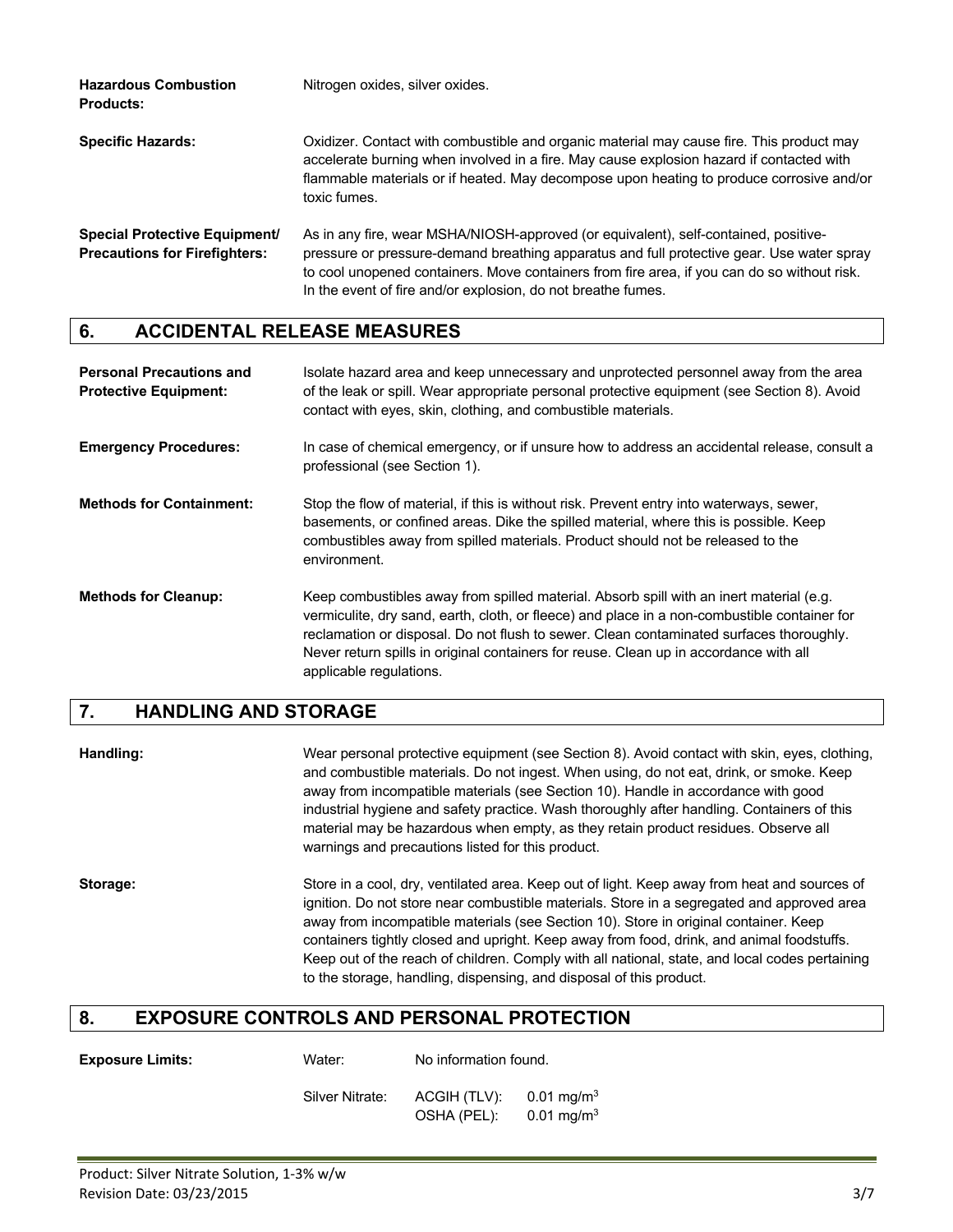| <b>Engineering Controls:</b> | Ensure adequate ventilation. Ventilation rates should be matched to conditions. If           |
|------------------------------|----------------------------------------------------------------------------------------------|
|                              | applicable, use process enclosures, local exhaust ventilation, or other engineering controls |
|                              | to maintain airborne levels below recommended exposure limits. If exposure limits have not   |
|                              | been established, maintain airborne levels to an acceptable level.                           |

### **Personal Protective Measures:**

| <b>Eye/Face Protection:</b>                                           | Wear safety glasses with side shields or goggles and a face shield. Maintain approved eye<br>wash station and accessible rinse facilities in work area.                                                                                                                                                                                                                                                                                                              |
|-----------------------------------------------------------------------|----------------------------------------------------------------------------------------------------------------------------------------------------------------------------------------------------------------------------------------------------------------------------------------------------------------------------------------------------------------------------------------------------------------------------------------------------------------------|
| <b>Skin Protection:</b>                                               | Wear appropriate chemical resistant clothing (with long sleeves) and appropriate chemical<br>resistant gloves.                                                                                                                                                                                                                                                                                                                                                       |
| <b>Respiratory Protection:</b>                                        | An air-purifying, NIOSH-approved respirator with appropriate cartridge or canister may be<br>permissible under certain circumstances where airborne concentrations are expected to<br>exceed exposure limits. Use a positive-pressure, air-supplied respirator if there is any<br>potential for an uncontrolled release, if exposure levels are unknown, or if any other<br>circumstances exist where air-purifying respirators may not provide adequate protection. |
| <b>Specific Requirements</b><br>for Personal Protective<br>Equipment: | Ensure that glove material is compatible with this product. This information is available from<br>glove manufacturers.                                                                                                                                                                                                                                                                                                                                               |

## **9. PHYSICAL AND CHEMICAL PROPERTIES**

| Appearance:                                        | Colorless liquid.                     |
|----------------------------------------------------|---------------------------------------|
| Odor:                                              | Odorless.                             |
| <b>Odor Threshold:</b>                             | No information found.                 |
| Formula Weight:                                    | 169.87 as $AgNO3$                     |
| pH:                                                | 5.4 – 6.4 (10% w/v solution at 25 °C) |
| <b>Melting/Freezing Point:</b>                     | No information found.                 |
| <b>Boiling Point/Range:</b>                        | No information found.                 |
| <b>Decomposition Temperature:</b>                  | $<$ 444 °C                            |
| <b>Flash Point:</b>                                | Not applicable.                       |
| <b>Auto-ignition Temperature:</b>                  | Not applicable.                       |
| <b>Flammability:</b>                               | Not applicable.                       |
| <b>Flammability/Explosive Limits:</b>              | Not applicable.                       |
| Solubility:                                        | Miscible with water.                  |
| <b>Vapor Pressure:</b>                             | No information found.                 |
| <b>Vapor Density:</b>                              | No information found.                 |
| <b>Specific Gravity:</b>                           | $1.01 - 1.02$ (Water = 1)             |
| <b>Evaporation Rate:</b>                           | No information found.                 |
| <b>Viscosity:</b>                                  | No information found.                 |
| <b>Partition Coefficient</b><br>(n-octanol/water): | No information found.                 |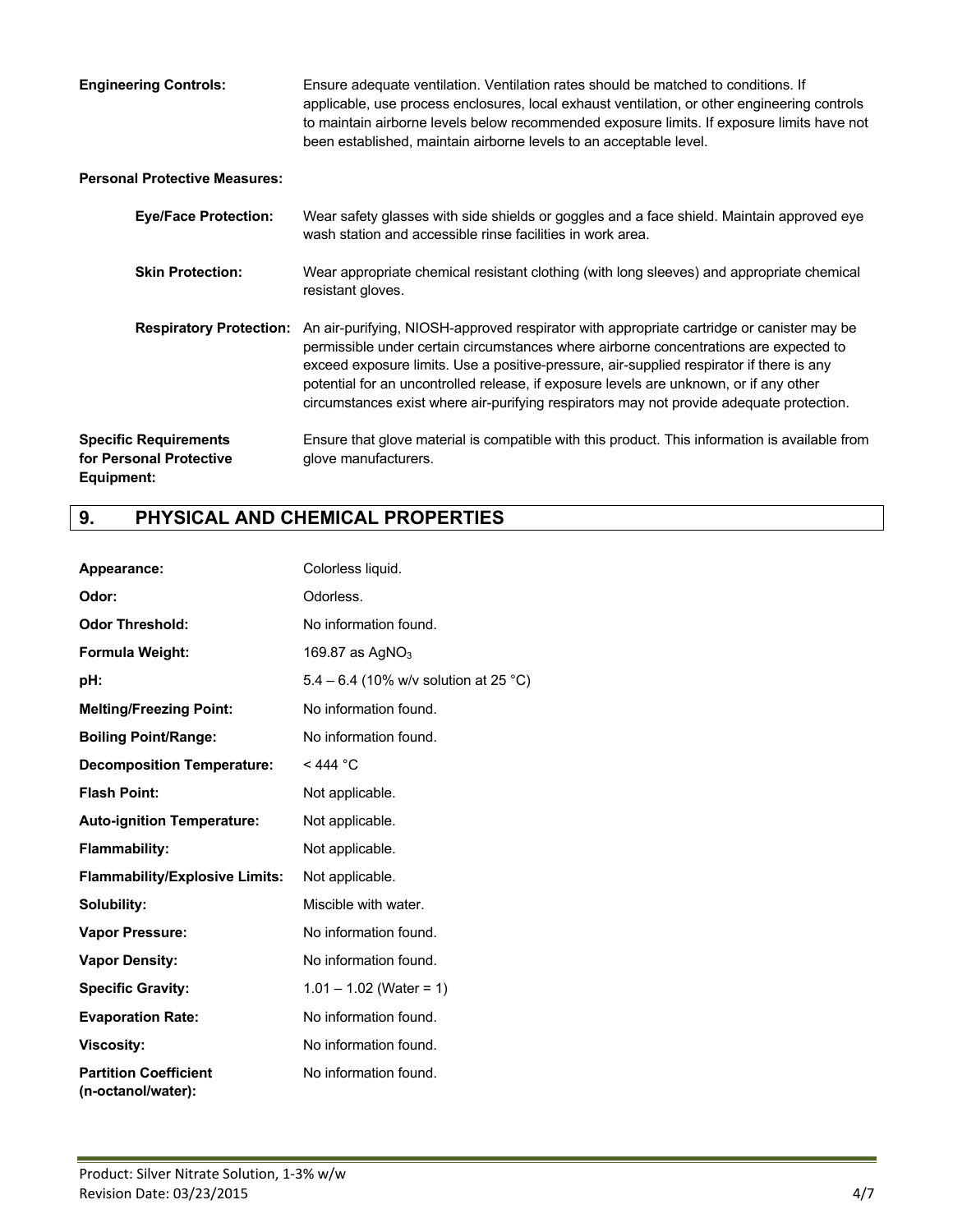## **10. STABILITY AND REACTIVITY**

| <b>Reactivity Data:</b>                              | Corrosive. See Section 11.                                                                                                                                                                                        |
|------------------------------------------------------|-------------------------------------------------------------------------------------------------------------------------------------------------------------------------------------------------------------------|
| <b>Chemical Stability:</b>                           | Stable under normal conditions. Oxidizer; contact with combustible materials may cause<br>fire. Sensitive to light.                                                                                               |
| <b>Conditions to Avoid:</b>                          | Heat, light, incompatible materials.                                                                                                                                                                              |
| <b>Incompatible Materials:</b>                       | Reducing agents, combustible materials, organic materials, alkalis.                                                                                                                                               |
| <b>Hazardous Decomposition</b><br><b>Products:</b>   | Nitrogen oxides, silver oxides.                                                                                                                                                                                   |
| <b>Possibility of Hazardous</b><br><b>Reactions:</b> | May react vigorously, violently, or explosively if exposed to extreme thermal conditions or to<br>the incompatible materials listed above. May decompose upon heating to produce corrosive<br>and/or toxic fumes. |
| <b>Hazardous Polymerization:</b>                     | Will not occur.                                                                                                                                                                                                   |

## **11. TOXICOLOGICAL INFORMATION**

| <b>Routes of Exposure:</b>   | Inhalation, ingestion, skin contact, eye contact.                                                                                                                                                                                             |                                                                                  |
|------------------------------|-----------------------------------------------------------------------------------------------------------------------------------------------------------------------------------------------------------------------------------------------|----------------------------------------------------------------------------------|
| <b>Acute Effects:</b>        | May be harmful if swallowed, inhaled, absorbed through the skin, or exposed to the eyes.<br>May cause burns to the eyes, skin, respiratory tract, and gastrointestinal tract. May affect<br>the respiratory system and cardiovascular system. |                                                                                  |
| <b>Chronic Effects:</b>      | Prolonged or repeated exposure may cause skin and tissue discoloration, lung damage,<br>liver effects, and kidney effects.                                                                                                                    |                                                                                  |
| <b>Toxicological Data:</b>   | Water:                                                                                                                                                                                                                                        | No information found.                                                            |
|                              | Silver Nitrate:                                                                                                                                                                                                                               | LD50 Oral, Rat: 1173 mg/kg<br>Causes severe eye irritation based on animal data. |
| <b>Symptoms of Exposure:</b> | Irritation, burns, headache, nausea, vomiting, difficulty breathing, hypermotility, darkening of<br>skin or tissues (argyria), vomiting, diarrhea, cyanosis.                                                                                  |                                                                                  |
| <b>Carcinogenic Effects:</b> | This product is not considered to be a carcinogen by IARC, ACGIH, NTP, or OSHA.                                                                                                                                                               |                                                                                  |

## **12. ECOLOGICAL INFORMATION**

| <b>Ecotoxicological Data:</b>         | Water:          | No information found.                                                           |                                       |
|---------------------------------------|-----------------|---------------------------------------------------------------------------------|---------------------------------------|
|                                       | Silver Nitrate: | LC50, Rainbow Trout (Oncorhynchus mykiss):<br>EC50, Water Flea (Daphnia magna): | $0.006$ mg/L 96 h<br>0.0006 mg/L 48 h |
| <b>Persistence and Degradability:</b> | Silver Nitrate: | Bioaccumulative Potential: 60 d, 70 µg/L<br>Bioconcentration Factor: 120        |                                       |
| <b>Environmental Effects:</b>         |                 | May be toxic to aquatic life. Avoid exposure to the environment.                |                                       |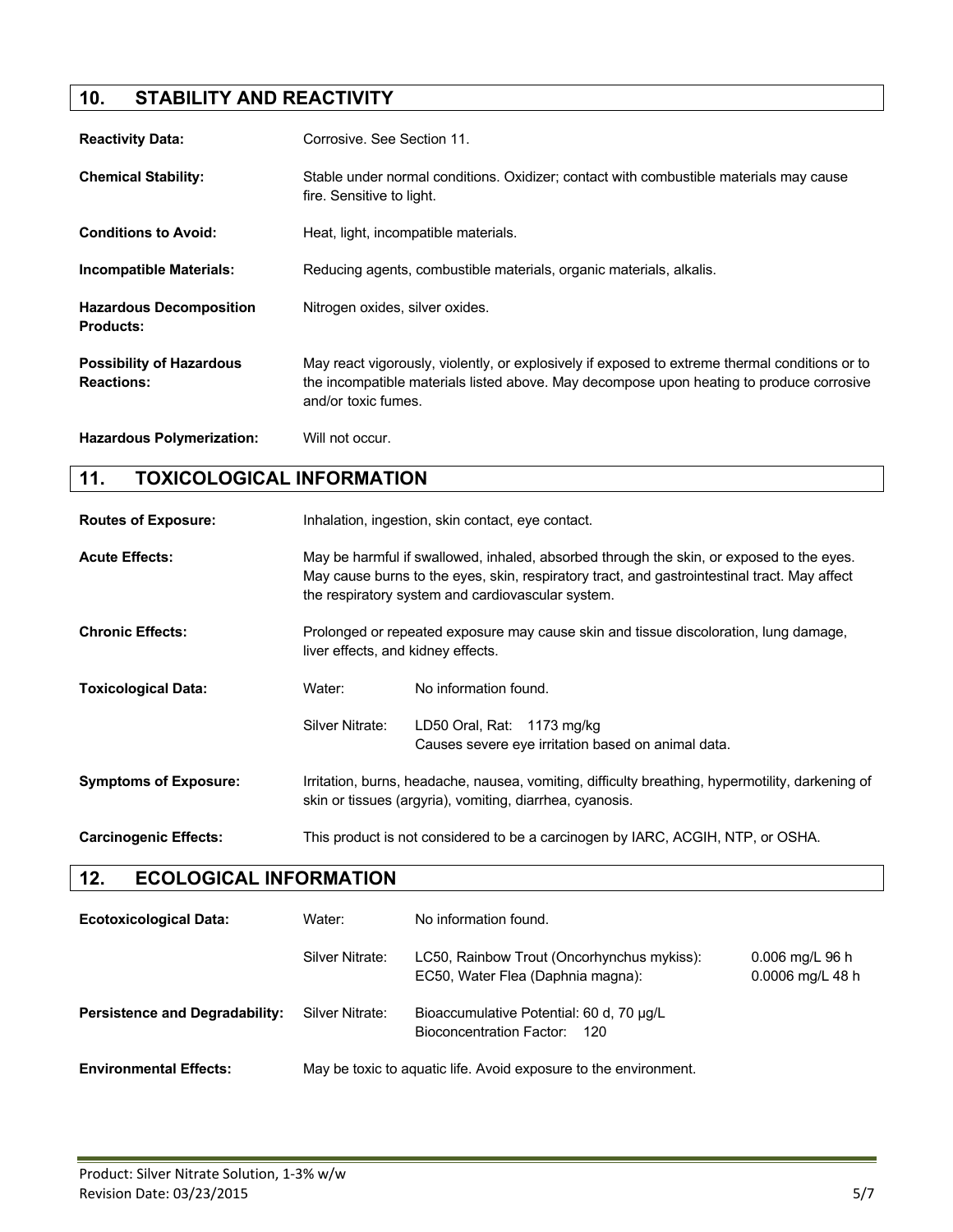## **13. DISPOSAL INFORMATION**

| <b>Disposal Instructions:</b>  | All wastes must be handled in accordance with local, state, and federal regulations.<br>Minimize exposure to product waste (see Section 8). Do not dispose unused waste down<br>drains or into sewers. |
|--------------------------------|--------------------------------------------------------------------------------------------------------------------------------------------------------------------------------------------------------|
| <b>Contaminated Packaging:</b> | Because emptied containers retain product residue, follow label warnings even after<br>container is emptied. Offer rinsed packaging material to local recycling facilities.                            |
| <b>Waste Codes:</b>            | No information found.                                                                                                                                                                                  |

### **14. TRANSPORT INFORMATION**

**DOT:** Not regulated.

**Environmental Hazard** No information found. **Regulations:**

**Other Transport Precautions:** Silver Nitrate: DOT Reportable Quantity: 1 lb

## **15. REGULATORY INFORMATION**

#### **U.S. Federal Regulations**:

| <b>OSHA:</b>           | This product is considered a "Hazardous Chemical" as defined by the OSHA Hazard<br>Communication Standard, 29 CFR 1910,1200. |
|------------------------|------------------------------------------------------------------------------------------------------------------------------|
| <b>TSCA Inventory:</b> | All components of this product are on the U.S. TSCA Inventory.                                                               |

### **U.S. EPCRA (SARA Title III):**

**Section 302:** No information found.

| <b>Sections 311/312:</b> | <b>Hazard Category</b>           | List (Yes/No) |
|--------------------------|----------------------------------|---------------|
|                          | Section 311 - Hazardous Chemical | Yes           |
|                          | Immediate Hazard                 | Yes           |
|                          | Delayed Hazard                   | Yes           |
|                          | Fire Hazard                      | <b>No</b>     |
|                          | Pressure Hazard                  | <b>No</b>     |
|                          | <b>Reactivity Hazard</b>         | Yes           |

**Section 313:** Silver Nitrate

**CERCLA Reportable Quantities:** Silver Nitrate: 1 lb